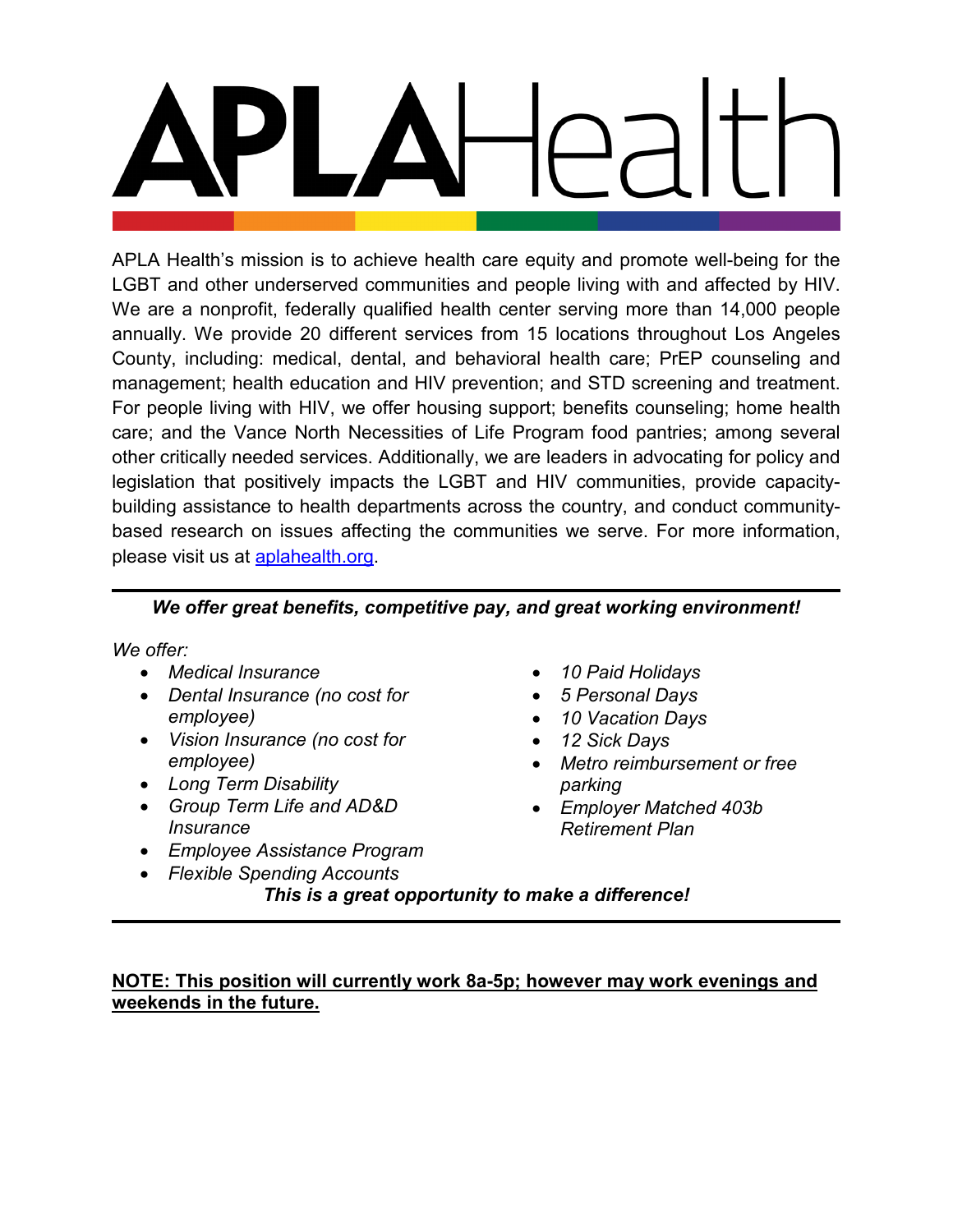# **POSITION SUMMARY:**

Under the supervision of the Nursing Director, the Registered Nurse will provide culturally competent medical health services to low-income individuals in Los Angeles County, with a specific focus on the LGBT community.

The Registered Nurse will assure quality and cost-effective care for clinic patients, and will manage a patient's course of treatment, and coordinate care with providers and other clinical support staff to ensure quality patient outcomes are achieved within established time frames with efficient utilization of resources. In addition, the Registered Nurse will work closely with the Medical Director and Nursing Supervisor to design, implement and monitor workflow processes throughout all APLA Health sites as it pertains to patient centered medical home (PCMH) implementation. This position is primarily clinical.

# **ESSENTIAL DUTIES AND RESPONSIBILITIES:**

- Provide clinical support to medical providers before and after primary care visits so as to ensure the timely delivery of quality medical care.
- Interface with medical assistants to ensure patients receive specialty referrals in a timely manner and are able to follow through so as not to interrupt patient care.
- Treat patients diagnosed with sexually transmitted infections (STIs) in a timely manner and according to APLAHW clinical STI treatment guidelines.
- Administer vaccines to patients per APLAHW clinical guidelines.
- Provide and appropriately document health education to patients.
- Participate in quality improvement activities as directed by the medical director, e.g. data analysis and measurement of outcomes, document and report the results and accomplishments of quality improvement initiatives.
- Triage patients who walk in to clinic or call with acute medical concerns.
- Assist front office staff in making appropriate arrangements for patients who arrive late for appointments or for whom an appointment needs to be rescheduled, by reviewing the medical record and determining how soon and where the patient should be seen.
- Provide supervision and guidance for the clinic LVN and MAs.
- Assist in the clinic transformation to a patient centered medical home (PCMH), in conjunction with the PCMH coordinator, medical director, chief operating office and clinical nurse manager.
- Maintain adequate medical supplies, and medications for clinical areas by monitoring supplies and ordering supplies as needed. Ensure that exam rooms are fully stocked and prepared for patient care.
- Participate in chronic disease management for selected patients with special needs.

OTHER DUTIES MAY BE ASSIGNED TO MEET BUSINESS NEEDS.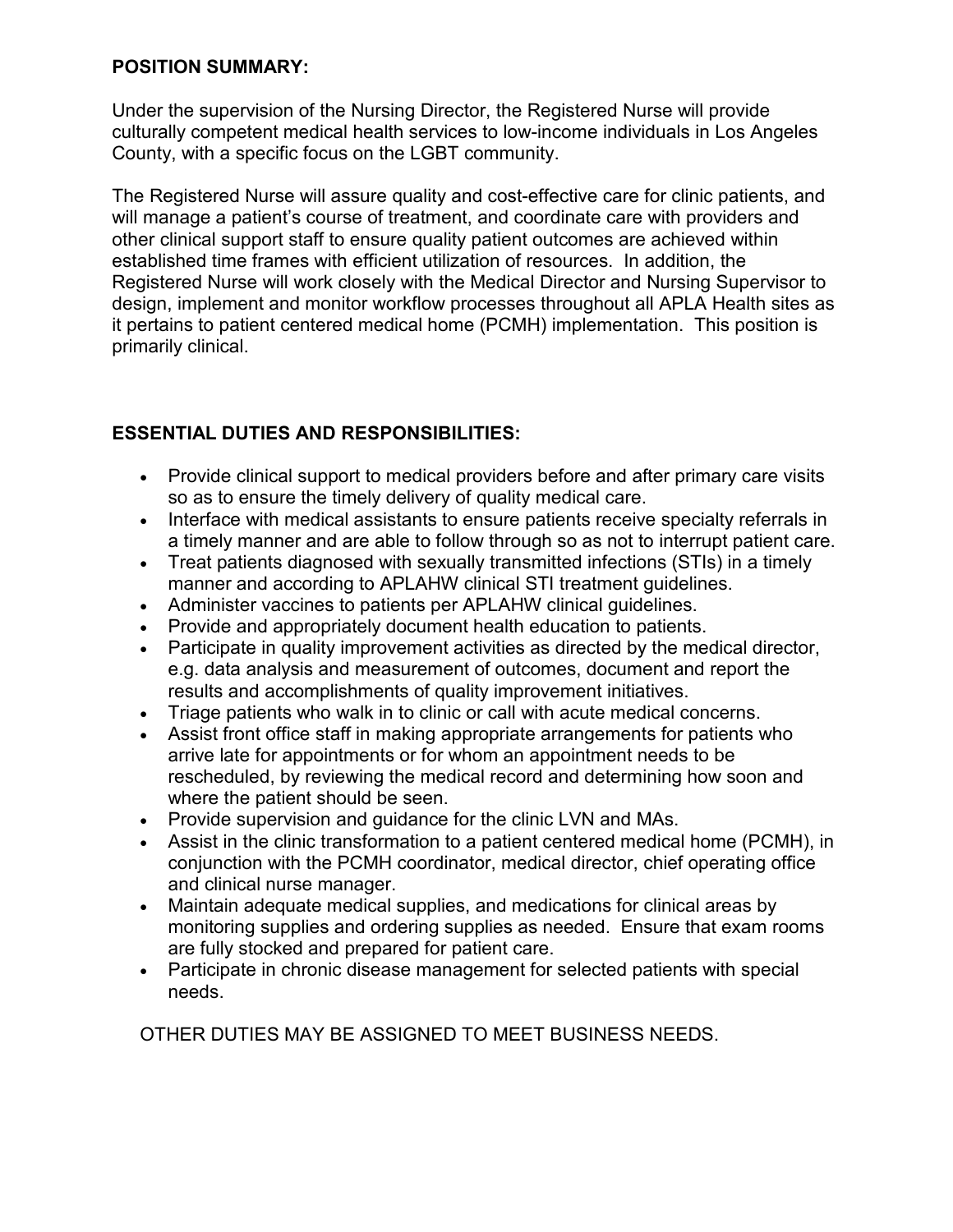## **REQUIREMENTS:**

Training and Experience:

A valid California Registered Nurse (RN) license issued by the California Board of Registered Nursing (BRN). Current Basic Cardiac Life Support (BCLS) and Cardiopulmonary Resuscitation (CPR) certification. Clinical experience as a registered nurse in an ambulatory health care clinic, preferably at a federally qualified health center (FQHC). Experience working in patient-centered care teams preferred.

Must have problem solving and organizational skills in order to ensure a productive work environment and achievement of goals. Experience in chronic disease management, case management, utilization management and quality improvement projects are preferred. Experience in an HIV medical practice is preferred.

Knowledge of:

Knowledge and experience working with electronic health records, Eclinical works preferred.

Ability to:

Ability to provide services in a non-judgmental fashion and work effectively with diverse populations is required as is the ability to maintain records and follow clinical guidelines/protocols. Must be able to work efficiently and complete tasks with a high degree of accuracy; work and solve problems independently; work flexible hours in order to complete tasks and meet client needs. Ability to be flexible in handling unanticipated client needs is required.

# **WORKING CONDITIONS/PHYSICAL REQUIREMENTS:**

This is primarily an office position that requires only occasional bending, reaching, stooping, lifting and moving of office materials weighing 25 pounds or less. The position requires daily use of a personal computer and requires entering, viewing, and revising text and graphics on the computer terminal and on paper.

#### **SPECIAL REQUIREMENTS:**

Must possess a valid California driver's license; proof of auto liability insurance; and have the use of a personal vehicle for work related purposes. COVID-19 and Booster or Medical/ Religious Exemption required.

Equal Opportunity Employer: minority/female/disability/veteran.